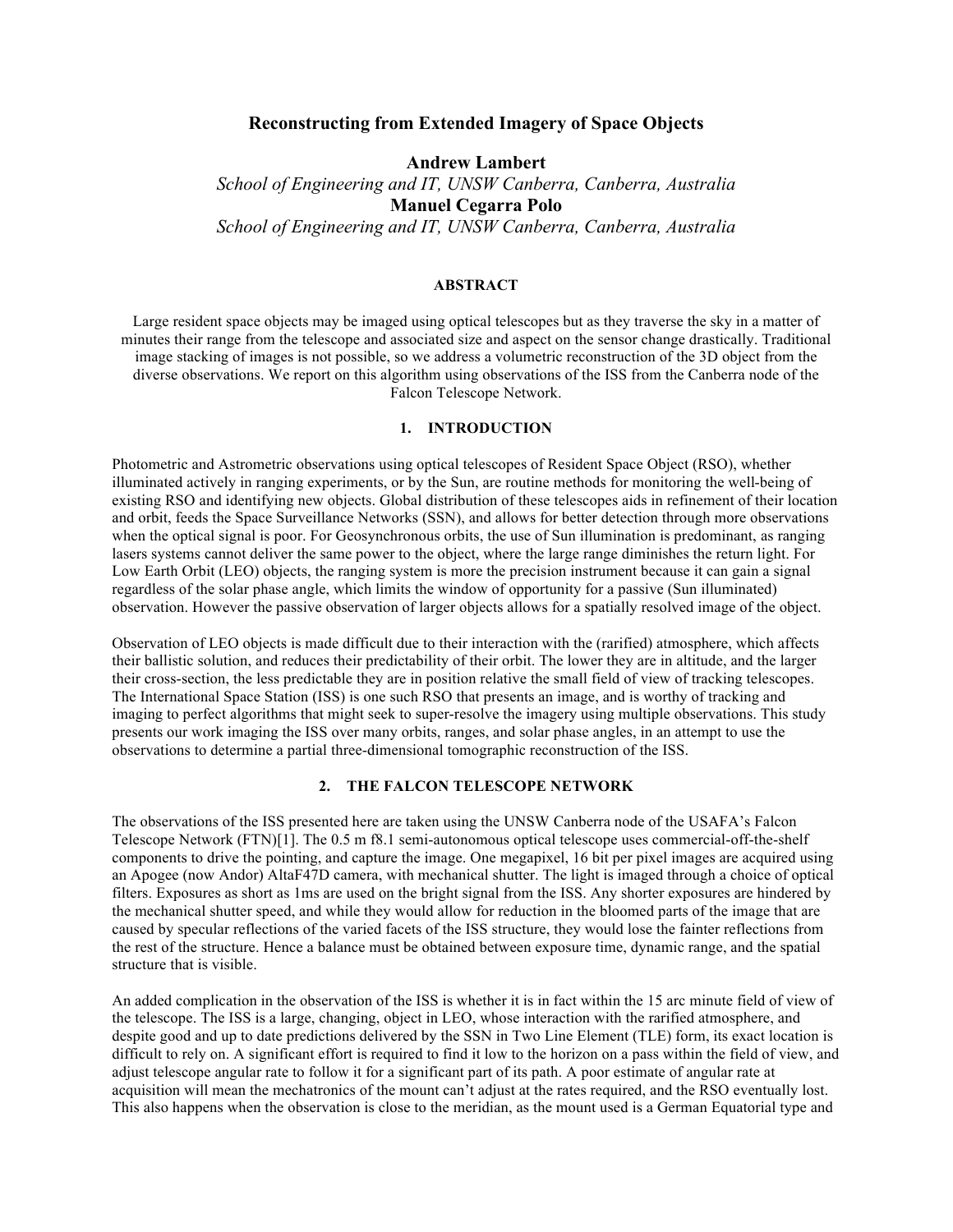re-positioning on the other side of the meridian and re-acquisition is required. This must all happen in roughly the five minutes of the traverse. The same requirements, but without a reliable photometry signature are imposed on the cubesats launched from the ISS from time to time, so this is worth refining, as a "direct reckoning" solution.

Of course an active loop tracking the RSO over a wider field of view is a solution, and we are investigating this, but at the moment the FTN is operated using COTS solutions, and it is a tribute to the software and hardware already in use that we are able to compensate and present the images herein. The authors are grateful to the USAFA for the donation and access to the FTN telescope for this work.

# **3. IMAGING FORMULATION**

Assuming instrument parameters have been successfully applied it is possible to gain a sequence of short, ratetracked, images  $g_i(x, y)$  of the RSO. However there are a number of geometry factors, illumination geometry factors, and atmospheric turbulence related effects to consider. We therefore give a simplified imaging construct,

$$
g_i(x, y) = D.H_i(t, R) \cdot S_i(R) \cdot M_{\theta_i}(t) \cdot M_{\phi_i}(t) \cdot P(\theta_i, \phi_i, \gamma) \cdot f(x_0, y_0, z_0) + N_i
$$
\n(1)

where  $f(x_0, y_0, z_0)$  is the RSO in its orbit coordinate set. It is assumed here that the  $z_0$  coordinate is along the orbit (positive in the forward direction), and hence *yo* is directed towards the Earth's centre.

*H* denotes the atmospheric turbulence related blur, which can incorporate tracking variability, chromatic effects, and atmospheric absorption, as a function of slant-range, *R*.

*S* denotes the apparent scale change between the object and the sensor as a function of range, R. This effect can be explicitly determined and corrected for, from true range data and angular position, if known of trusted, or it can be estimated given metrics such as encircled energy and the like.

The *M* operators are affine transformations from the object orientation with respect to its orbit, and the angle to the sensor at a given part of that orbit.

The optional *P* operator may be used to determine the Sun illumination effects based on Solar Phase Angle,*ϒ*, and object orientation at each exposure.

It is assumed the object *f* is a rigid body for this investigation, however this may not realistically be the case when observations are taken over many dates, and when the ISS in this case, feathers its solar panels to face the Sun as it orbits to maximise power consumption.

Many observations may be taken, with variant parameters such as which spectral filters are used, what exposure time is used. The latter, coupled with the Sun's position, may cause blooming in the sensor, around the location of specular reflections. Such need to be identified and removed or reduced, leaving the remaining observations or image content with sufficient dynamic range to contribute to the reconstruction process.

#### **4. TYPICAL OBSERVATIONS**

The acquisition of significant images of the ISS involved a campaign over multiple days, and resulted in a range of images, with their own associated problems. The campaign is illustrated in Figure 1 as a range of observations with differing elevations, and hence ranges, with a range of camera exposure times, and filter spectral bandwidths largely in the "V" or green centred spectrum, but with some with Red "R" or Near Infrared "I" filters. The airmass is included to show the inverse relationship with elevation.

Typical sequences of images are shown in Figure 2, after automatic detection and extraction of the ISS within the megapixel imagery. The reduction in size with range is evident intra-sequence, and also between sequences were the pixelation of the sampling matrix changes when we attempt to compare similarly scaled objects. Also evident is the blooming from the regions of high specular reflection. These regions must be automatically determined and their effect reduced before reconstruction, but keeping these images is important since surrounding regions have image data with high dynamic range for the non-specular reflections.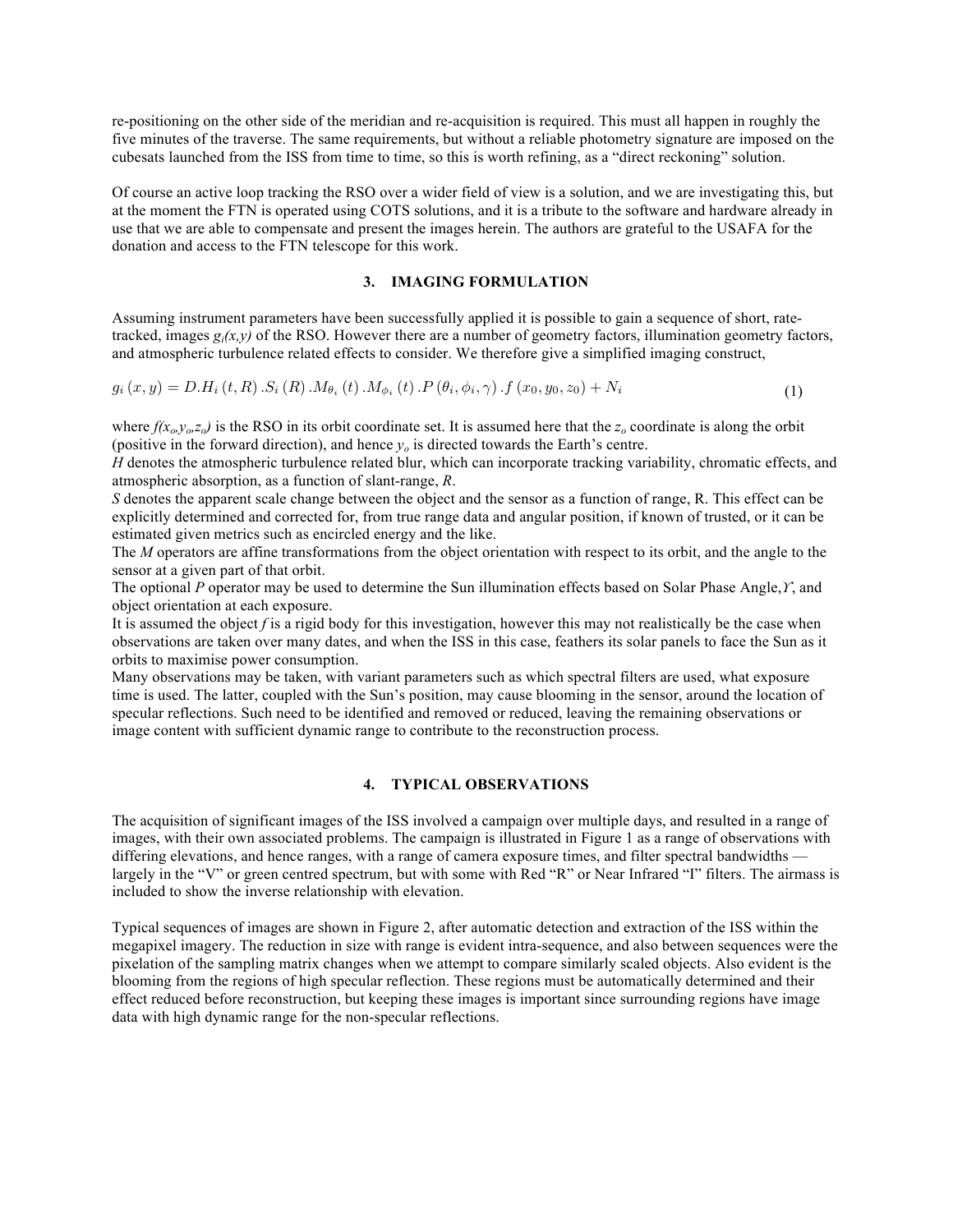

Figure 1: A campaign of observations of the ISS, showing varying elevation, exposure time and the amounts of atmosphere (in units of airmass) the light must traverse.



Figure 2: Two sequences of the ISS serve to illustrate the changing aspect within a sequence and between sequences, the scaling with range; they also illustrate the difficulty in tracking such a large, low orbiting object with frames cutoff as the tracking in not centred; and finally the blooming that accompanies high dynamic range observations.

### **5. TOMOGRAPHIC RECONSTRUCTION**

Most tomographic reconstruction algorithms work on the fact that the projections are received through the scattering object, at defined an constant distances from the centre of the sample. This is clearly not the case here; firstly the object changes range between each exposure, so there is no equidistance assumption, and secondly the light is from reflection or scattering from the surface of the object, being very dependent on the illumination angles.

Thus a variation on tomographic reconstruction is required. We use this need to embrace the possibility of superresolved imagery, by exploiting the sampling matrix, *D*, in eq (1), and the many observations. We could determine with reasonable accuracy the range to the RSO, using the Two Line Element (TLE) information, and hence determine the scaling operator in terms of angular geometry. Instead we propose to scale the object between observations, counteracting the *S* matrix. We also exploit the turbulence induced blurring *Hi* in each observation, realising this is also a function of range, but removing the explicit need to undertake spatial blurring the object prior to scaling and sampling the projection – a step usually adopted in standard tomography.

As a first step algorithm we adopt a method that has proved useful in Remote Sensing from satellite[2], to take multiple observations of the same scene, and exploiting sparsity priors, to aid the inverse problem to gain  $f(x_0, y_0, z_0)$ . In this process, the discrete wavelet transform is used on both sides or eq 1, and assumptions of scale dependence of the noise used to regularize the solution. Largely this algorithm seeks to evaluate the Bayesian probability of the three dimensional object, *f*, given all the observations.

$$
P(f(x_0, y_0, z_0) | g_i(x, y), \ldots, g_k(x, y))
$$
\n(2)

The estimate f\* seeks to maximize the probability

$$
f^* = argmax P(f|g_i, \dots, g_k)
$$
\n(3)